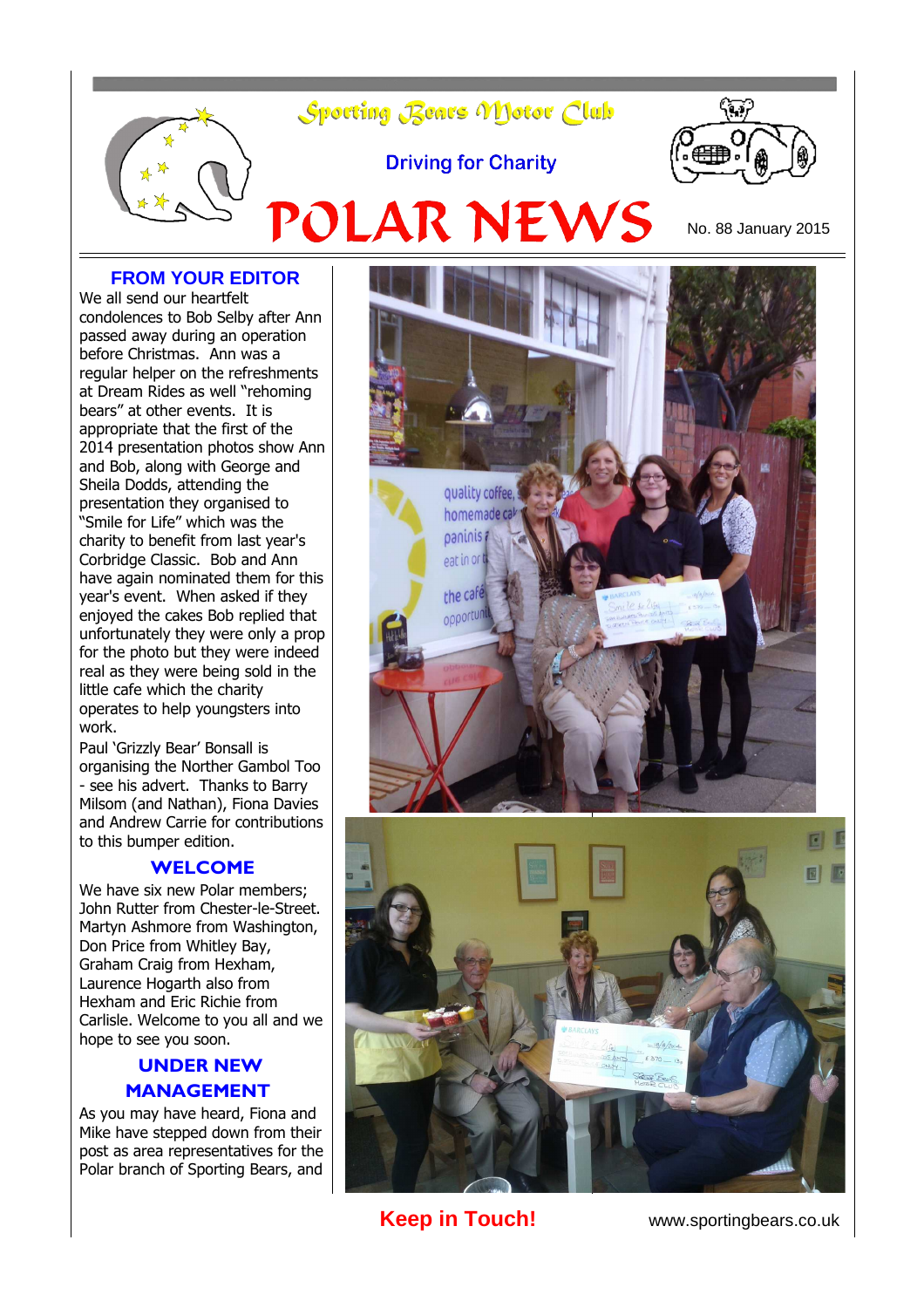have been succeeded by Pat and me. I'm sure you will all join us in thanking Fiona and Mike for their years of outstanding service and commitment to the Polars, and I trust they will remain as active members for years to come. The official handover took place at the Christmas lunch at the Collingwood, where they were presented with a one off special edition of Polar News, splendidly put together by our Editor, with lots of photos of the happy couple at various events over their years "in office". A suitable card was signed by all present, and a bouquet elegantly presented by Mary-Jane.

how to do stuff, and a myriad of boxes, files and folders relating to various arcane practices, most of which we didn't even know existed. Also many messages from "on high" from various secretaries of this and that; all of whom wished us well. We also thank all the members who attended the lunch for their support and offers of help, and those members who have sent us messages since then. I can assure all that we will be calling on them for this help on a regular basis!

Which brings us neatly on to the real business. We would dearly like to run everything as well as we



Unfortunately our pleasure in becoming the representatives for the Polars has been marred very recently by the passing of our much loved friend and fellow member Ann Selby. We all admired her humour and tenacity in the face of illness of herself and Bob; just when it seemed that they were turning the corner and with surgery imminent she took a turn for the worst. Our heartfelt condolences go to Bob and their family.

Prior to and since the handover we have received an intensive and gruelling course from the Davies' on have come to expect from Fiona & Mike. But we realise there may be other things members would like to see happen. Can I offer a plea to anyone who has any ideas at all on events or how we do things, or anything else, please get in touch. For this year, the calendar is in the usual place in the magazine. First up is Doune Hill Climb; just a friendly get together really to start the year off. We will be rehoming bears and Fiona and Mike will supply another soup and sandwich lunch in exchange for a small donation to the charity. This went

well last year and the organisers have asked us back so come along and enjoy the racing: there is also the Scottish Antiques Centre which is worth a look. Let us know if you intend to come and if you will be bringing a car for the stand. Numbers are limited but I'm not sure to how many, probably ten at the most.

We have been asked to bring Dream Rides to the Forres Classic Car Show. This request came from one of the organisers talking to Fiona at the NEC. We've decided we will go along on a fact finding mission to check numbers, location, suitable routes etc., with a possibility of doing more next year. Come along if you fancy an outing to the Scottish Riviera. Also to all far Northern Polars; please get in touch and come along if you can. The Northern Gambol Too is in the capable hands of Paul Bonsall. Then we come to Thirlestane. Since we have not sent cards around with regard to who's coming, please advise us of your intention to come along and what duties you would be prepared to undertake. The list of required jobs is in this issue. Myself or Pat will be in touch personally with any volunteers but we'll also try to establish the helpers at the lunch in April. Also not forgetting the lunch for the Saturday helpers in the setting up, Kate in action once again?

Hoping to get plenty of volunteers and ideas to start off our term. Best regards to all our fellow Polars Pat & Dick

**CHRISTMAS LUNCH** Twenty-five Polars had a most



## **Visit us on the Web!** www.sportingbears.co.uk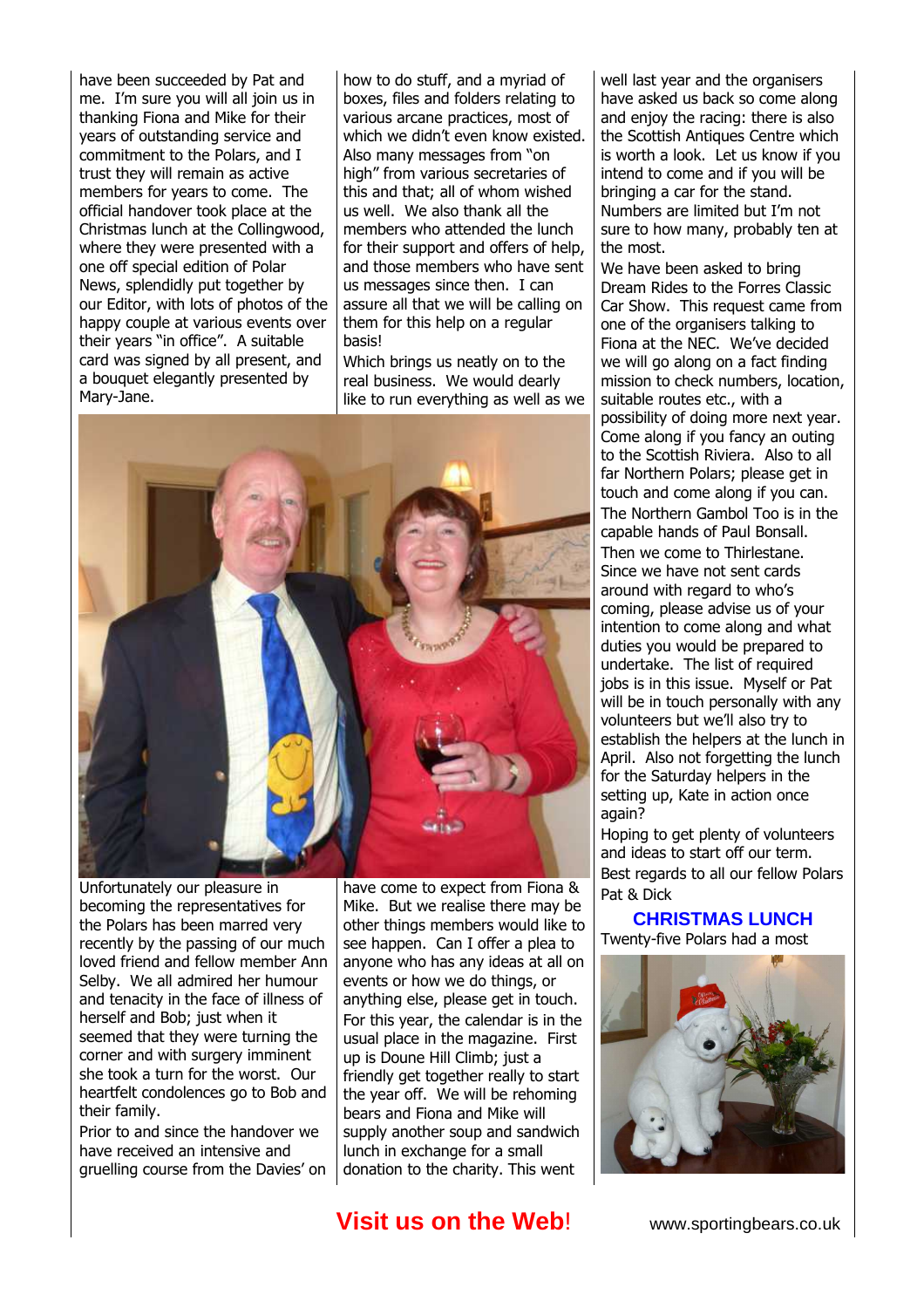

enjoyable festive lunch, again at the Collingwood Arms. We socialised over coffee and preprandial drinks, admired Mary-Jane's shoes, had the delicious Christmas meal, played with the cracker Spitfires and had the raffle.



This raised £160 for Whizz Kidz, which means they'll receive £425 in total.

Fiona dealt with the first items on the agenda and let us know that the NEC 2014 Dream Rides had raised an incredible £48,000 (now



updated to £49,250). She went over the charity updates before handing over the role of Polar Representatives to Dick and Pat Nortcliffe - with a huge sigh of relief me thinks!

Dick took over and thanked Fiona for her incredible spell as Polar Rep and Pat presented Fiona with a



'Special Edition' Polar News from Helen, a card that Sheila had got everyone to sign and flowers from Mary-Jane.

Dick then went over the proposed calendar for 2015, which you can see at the end of the newsletter.

Again we thank Fiona and Mike for all their years of work for the Polar Bears and give our support to Dick and Pat.

## **PRESENTATION TO HEARTS & MINDS CLOWNDOCTORS**

The Sporting Bears weren't the only organisation celebrating a birthday in 2014. To mark the 15th year of founding the Hearts & Minds Clowndoctors a special celebratory evening was held in Edinburgh when supporters were invited to join them for a reception and screening of a specially

commissioned film. This gave a moving insight into their work in the hospitals, hospices and care facilities around Scotland - the hankies were out by the end. We were all given a copy of the DVD which we will be screening at a future lunch so more of our Polars will have a chance to view it. Earlier in the evening Andrew Carrie, Mike and I took the opportunity of presenting the Artistic Director and Co-founder, Magdalena Schamberger and Pip Quinn, the Fundraising and



Communications Officer (otherwise known as Dr Dosh) with our cheque for £315. This was the amount raised at the Bo'ness Hillclimb Revival. During the evening the three of us had great fun, and some difficulty, in identifying all the Clowndoctors who were there - but not in their colourful working attire! Fiona Davies

### **LE JOG 2014**

After failing to complete this rally in 2013, I decided to have another attempt in 2014. I managed to convince my navigator it was a good idea and he agreed to take part. I thought it would be a good opportunity to raise money for ClicSargent and to promote Sporting Bears - what is a little more pressure?

To date the amount raised is £1010.

I would like to thank every one that has made a donation. A big thank you to my wife Margaret who baked bread for 2 weeks and sold it at the livery yard, and my daughter Marie who made a huge amount of cupcakes and sold them at RAF Wittering. Also a big thank you to Nathan for navigating on the rally, it is a very difficult job, spending many hours bent over staring at

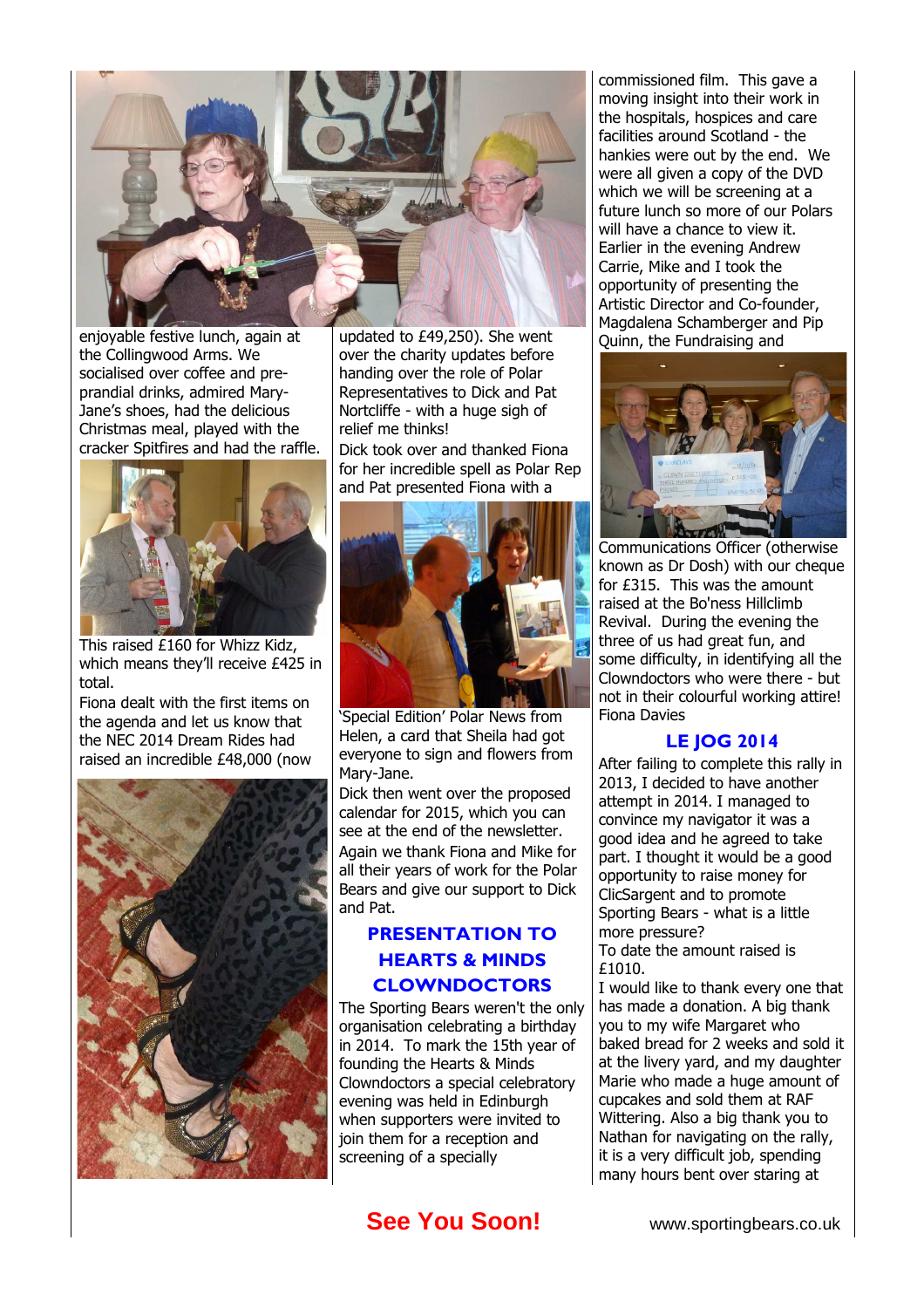

maps, travelling over rough terrain in the light and dark, and having to put all your trust in the driver to stay on the road and the right way up. Not forgetting the car, a 34 year old MG BGT, loaded up with tools, spares, snow chains, spare fuel and oil, our luggage and hundreds of maps. A couple of minor problems, but apart from that completed a total of 2400 miles, 1460 of those being rally miles, over rough roads, through forests and quarries, and being thrown around cones on tests. LEJOG 2014 – a personal view by Nathan 'the Navigator' Day 1

After attempting Lejog last year as a complete novice, this year's adventure started in a slightly more relaxed manner. We departed Wittering on Thursday morning and took a steady bimble down the country without any nerves, no sickie feeling building up inside, stopping at a greasy spoon en route for the mandatory bacon sandwich and brew and were quickly on our way again, arriving

at our hotel at Sennen Cove with plenty of spare time before the Navigator's briefing at Lands' End. I decided that although I had been swatting up on my map skills, the briefing may be beneficial as I hadn't done anything along these lines since our unfortunate retirement at last year's event. Armed with my pencil, little notebook and pint of ale, I sat quietly like an excited little child waiting for the teacher at the front to start. At his first question "has anyone here not used an eight figure grid reference before?" several people raised their hands and at this point I let out one of my 'I feel your pain' gasps, and it took me a while to realise that people were actually laughing at my childish noise…. I was however the one having the last laugh as I realised that there was hope, and perhaps we wouldn't finish last after all. The wise man at the front went through all the different types of things we would come up against, tulip diagrams, herringbones, descriptive, gridlines, spot heights, London maps…. London what?? Whoa! we haven't seen these before…. Every day is a school day…. After the briefing it was back to the hotel for some food and a few pints before a decent night's sleep.

#### Day 2

Day 2 started quite leisurely, nice breakfast at the hotel and then up



to Lands' End to get in the queue for scrutineering, as last year we made the mistake of waiting and were there all day. When we were a few cars from the front, I asked Barry to put the lights on so we could start our checks, only to find we had an indicator out, No-o-o-o!! Quick check proved bulb ok, fuse ok – oh dear it's a loose connection somewhere. No problem, Barry quickly dismantles the grille on the car and locates the problematic wire and we're back in business. Ten minutes later we have a green light and that all important stamp on the Scrutineer's card… My next job was signing on so off I trundled to collect my route book and Navigator's information. I returned with my arms full of paperwork and much to Barry's disgust, two huge bags. "You're not supposed to be shopping, we've got no space as it is". However when he discovered that these bags contained our gift watches from the event sponsors, Elysee, he changed his tune and he allowed them space in the car. All signed on, paperwork complete, and it was back to the hotel for five and a half hours map plotting. Now plotting is extremely time consuming for beginners, as there are so many different types of instruction that it's almost enough to make your brain explode. But calmly does it, no mistakes…. Several of the more experienced crews came over to check how we were coping and asked if I'd like them to check my work. Not wanting to turn down their kind offers, I was pretty made up to find I had made no mistakes…. That'll do me nicely.

With my work all done for the day it was time to don our DJ's ready for dinner where we got chatting at the table with some of the other crews who also happened to be in MG's, so the decision was made to form a team for fun, which we called it the 3-2-1-Club, based on the fact Justin and John had done it 3 times, Barry and I were on our second attempt and Tim and Alan were event virgins. With the Dinner finished, we returned to the hotel

# **Happy New Year to all you Bears!**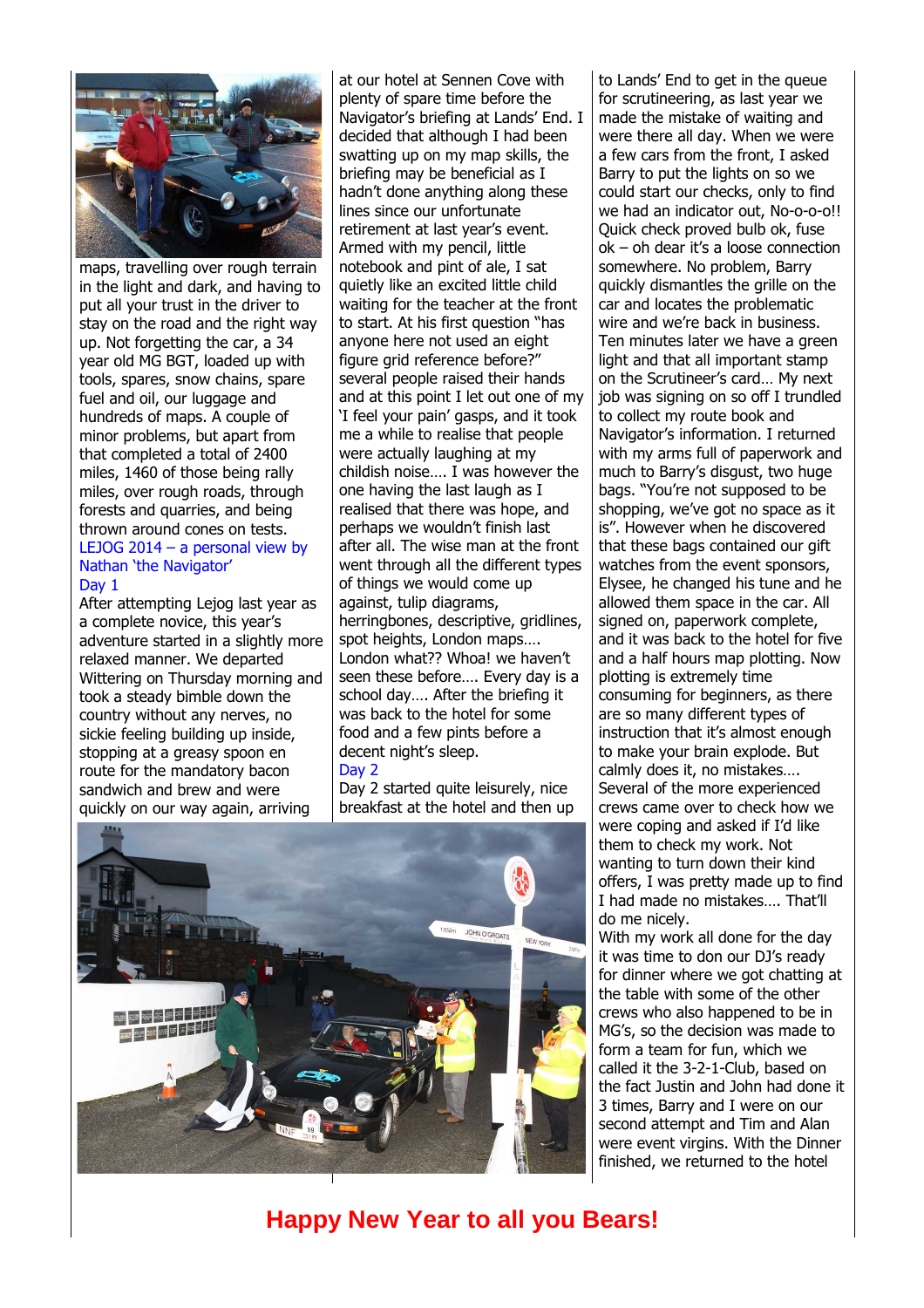#### and Barry being on his best behaviour, because he had an early start behind the wheel, went to bed, whereas I went to the bar for a nightcap.

#### Day 3

Up and on it, down to breakfast, coffee, coffee and another coffee. Checked out the hotel and round the corner to the start at Lands' End. Suit bags loaded onto the support vehicles so they don't look like they've been slept in when we get to John O Groats, because this year, unlike last, we were both confident we would actually be joining our suits at the end. With a bit of time to watch the first few depart and it's soon 08.38 and we're in the car, clipboards, maps, pencils, rubbers, Barry is studying the first test paper making sure he's got his lefts and rights sorted. Before we know it, we are sat on the start grid having our picture taken, and the count starts… "Going in 10…and…. 5.4.3.2.1" The flag lifts, Barry is on the throttle and we're gone, banging through the gears, "left of cone A, hairpin right onto right of cone B, left of C, right of D, stop astride line" 20 cones down and the first test is in the rear view mirror with no faults.

The day was really long, several tests and regularity sections saw us pass over Bodmin moor, Exmoor to Porlock hill for a check point and start of test. The big problem here was we had to descend to the bottom to start the hill climb challenge and we had some serious smoke issues from the brakes by the bottom. I'm sure even behind Barry's calm face, he considered using the escape lane to slow us down…. At the bottom and cooled down, we're straight into another test. Again the pair of us are smiling from ear to ear as I call out the instructions.

Well, the hill ruined us, the poor old GT is boiling over, spitting coolant out the overflow, it's getting dark, Barry does his thing, I study the maps….30 minutes later we are back on the road in the pitch black night and I unknowingly miss a road junction. Nobody's perfect we've all

done it, we're following the map I've plotted minus one turn and it takes a while till I discover I have made a major mistake. Unfortunately due to the fact we are now on Dartmoor, somewhere we have to keep driving until I find a road sign. Well behind and still laughing, the car overheats again. Time for Barry to top up the coolant, my time to plot some magic and get us back on track. Gordano services on the M5 is our rest stop. Armed with our meal vouchers, we arrive 30 minutes before we are due to depart, after our car problems and my daft mistake. Our 2 hour break is greatly reduced, MAN ALIVE, I'm getting tired now, really hungry, Barry looks broken….. I decide to cut a regularity as it will buy us time to eat and keep our morale up, and anyone who knows me will tell you, I am the morale officer…. All fed and watered, windows and lights cleaned, we're off again. That's 12 hours done, across the bridge into God's Country (Wales) and we're soon back on the tests and regularities, Brecon, Builth Wells, Llandrindod Wells, Llanidloes, Bala, Ruthin, Mold into Chester for our nightstop for 03.30…. Nightstop??? Day 4

My alarm went off at 06.45 and I swear I nearly cried, after what can only be described as the worst night's sleep ever, I was pretty grumpy. I spent 10 minutes wandering around the hotel reception looking for Starbucks for my morning caffeine fix, only to fail. The receptionist laughed out loud as she pointed me in the right direction, 5 metres to my front, big huge green sign…. Okay, I look a bit silly now!! My sister phoned to say her and my Dad were on their way to see us off, it was really nice to see their smiling faces and it perked me up a bit. 09.00 and we're off again, short motorway section to Lymm truckstop for our first test of the day. We fluffed it…….. pretty bad, 3 hours sleep is clearly not enough! We laughed it off and carry on.

Another short section to Salmesbury Airfield and we're a bit more awake, and 5.4.3.2.1 we're away. "Left of A, right of B, 180 right of C, 360 D to left of E, 360 to F, 180 G…… NO BARRY… 180, not 360" reply "Sorry mate, having too much fun!!!" Another brilliant regularity section from Clitheroe through the Ribble valley and forest of Bowland, probably one of our favourites, then across into Yorkshire with a lunch stop at Leyburn where Barry's wife, Margaret, was waiting to see us. Quick spot of lunch in the pub and we head North West through Weardale into Carlisle for our nightstop. We arrived in Carlisle at 21.30 at the Crown and Mitre hotel our final checkpoint for the day. Our hotel was" just round the corner" hmmm….we finally got into the carpark through the 800 metre maze about 22.00.....I think it's fair to say we were both pretty happy to check in, we dumped our bags in the room, straight into the bar for a cheeky pint and some food. Feeling relaxed and full, it was shower time and bed…

#### Day 5

Day 5 was all about getting there. Our first test of the day was in a snow covered, frozen quarry. It was pretty mental. I'm glad Barry was in the hot seat and I was giving out the orders, the stop astride lines all seemed to be on hills. Now that's fine but getting going again is pretty tricky…. "hairpin right Barry", "whoa, whoa, whoa", "don't worry mate, we'll get it this time". We were stopped at the next test. The next regularity was cancelled due to heavy snow. Heading north west, Cumbernauld, Stirling onto a night stage through Laggan forest. This was amazing, deep snow, closed roads, real fun, got the trip running, reading the notes out, then round a tight left to see a gorgeous Porsche that had been involved in a collision. Unfortunately it didn't win that battle.

Carrying on, we headed up to Loch Kyle of Lochlash for a rest stop, we check in on time….. result!…. 2

## **Visit us on the Web!** www.sportingbears.co.uk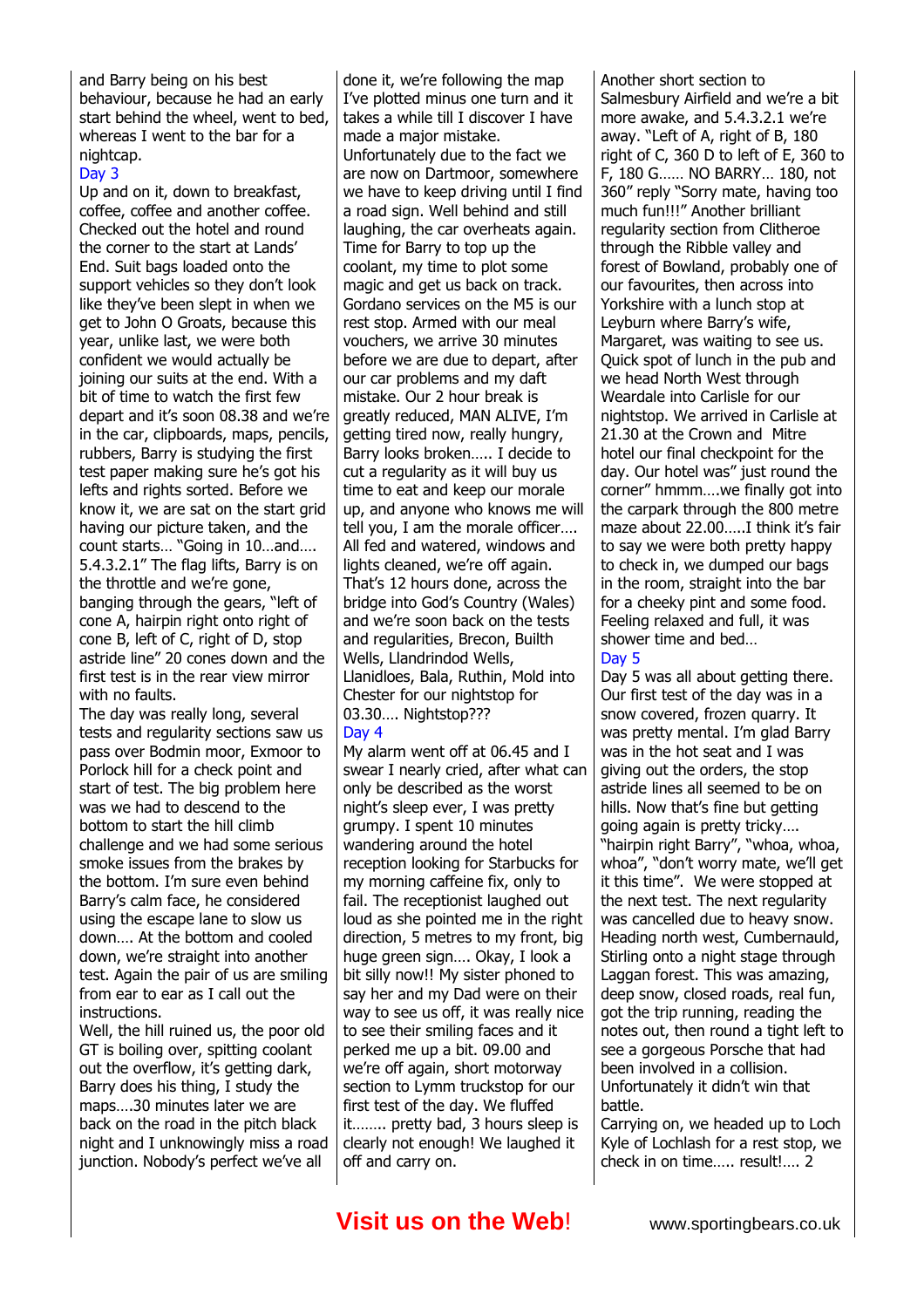

hours, and we walked into this nice hotel, the food tables are laid, the chefs are all stood to attention waiting with plates in hand, "what would you like sir?" "anything please mate, lots of it" loaded up with chips, rice and a giant heap of chicken curry we sat down to see people sleeping under tables, on sofas, under OS maps, basically anywhere they could get some shut eye…. Fed and brewed, I plotted the remaining maps all the way to John O Groats. Around Loch Carron into a regularity, the snow is coming down, not too heavy but it's starting to stick and the road is getting slippery, we are climbing…. and its steep, from 18 metres above sea level to 429 metres and there are some mental drops down the sides. This will be Applecross pass then. We crack on a bit gingerly, round hairpin after hairpin to be greeted by the sight of two Marshalls stood in the now heavy snowfall… Its constant, Barry is working flat out, keeping the car on the road, quick glance up… "Barry there's a deer"… "Barry there's a deer"………. "BARRY THERES A DEER!!!!!"… We are both tired, in fact I think it's fair to say we are running on reserve, but we follow the coast all the way into Ullapool. Again we are on time. We decide to have a power snooze. I set my alarm for fear of not waking up again…. But we are woken to the sound of one of our team mates hammering the exhaust back onto

his Dad's car. We laughed and went back to sleep, it's too cold to be getting under people's feet…. The night feels like it drags on forever, in fact it does. The stages are that long, they put word boards in the most obscure places imaginable just to break up the drive and keep you alert, but by now conversation is minimal apart from the occasional "You ok mate?"….. Sunrise is slowly upon us and we're right on the North of Scotland. A few more regularities and we're on the home straight. We rolled up the road into John O Groats about 10.30, the wind was unreal. You could literally only just stand up, quick run to the final checkpoint building and onto the finish point for photos..... That's it, it's done, what now? It's a strange feeling after 3 solid days battling the elements. We head into the café for breakfast and reflect back on what we've done…. 1465 miles on 9ish hours sleep, we've laughed, we've been moody, we've had car problems, we've been lost, we've fixed stuff, we've been hungry, we've been happy, we've seen every type of weather, we've dodged several animals and seen some amazing scenery…..But all in all, we've done it and we're still talking to each other…. It is fair to say, that it is one of the craziest, most demanding challenges I have ever taken on and I did it with my 69yr old Father in law. After a few hours kip we descended on the bar

for a few celebratory drinks, quick shower, shave and the tuxedo was back out for the evening. A brilliant end to a great few days, food, wine, beer… There were plenty of medals and trophies handed out, unfortunately we didn't win any of those, but I think we were more than happy to have made the end as over 30 cars dropped out on the way…. I would like to thank Barry for asking me a second time to go on this epic challenge with him, it was amazing, and I feel very privileged.

#### **CHEQUE PRESENTATION TO ABF**

7 November 2014 Those of you who attended and helped with the "Classics in the City" event in Edinburgh will remember that the weather wasn't at its kindest. We still managed to raise over £650 for the Army Benevolent Fund though! We arranged a cheque handover with the ABF at Edinburgh Castle for 7 November, and we were concerned that the weather on the days before was again not very pleasant – but it brightened up for the day itself.

For various reasons, we couldn't do the presentation on the Esplanade, with the castle as a backdrop, but we were delighted when Claire suggested that we could make the presentation just after the one o'clock gun.

For those unfamiliar with Edinburgh, a gun is fired from the Castle at 1pm [each day except](mailto:ysy705@aol.com) Sunday. Why? Well in the days of sail, ships used sextants to plot their latitude using the height of the sun when it is exactly south, but to measure longitude, they had to compare the time when the sun was south, with the time on the ship's chronometer  $-$  and the gun was a signal of the right time to set that clock, for ships leaving Leith. (There is also a visible signal of a "dropping ball" on the Nelson monument on Calton Hill, which the ships could observe through telescopes, but not when it's foggy). Now the gun (and the dropping ball) are entirely